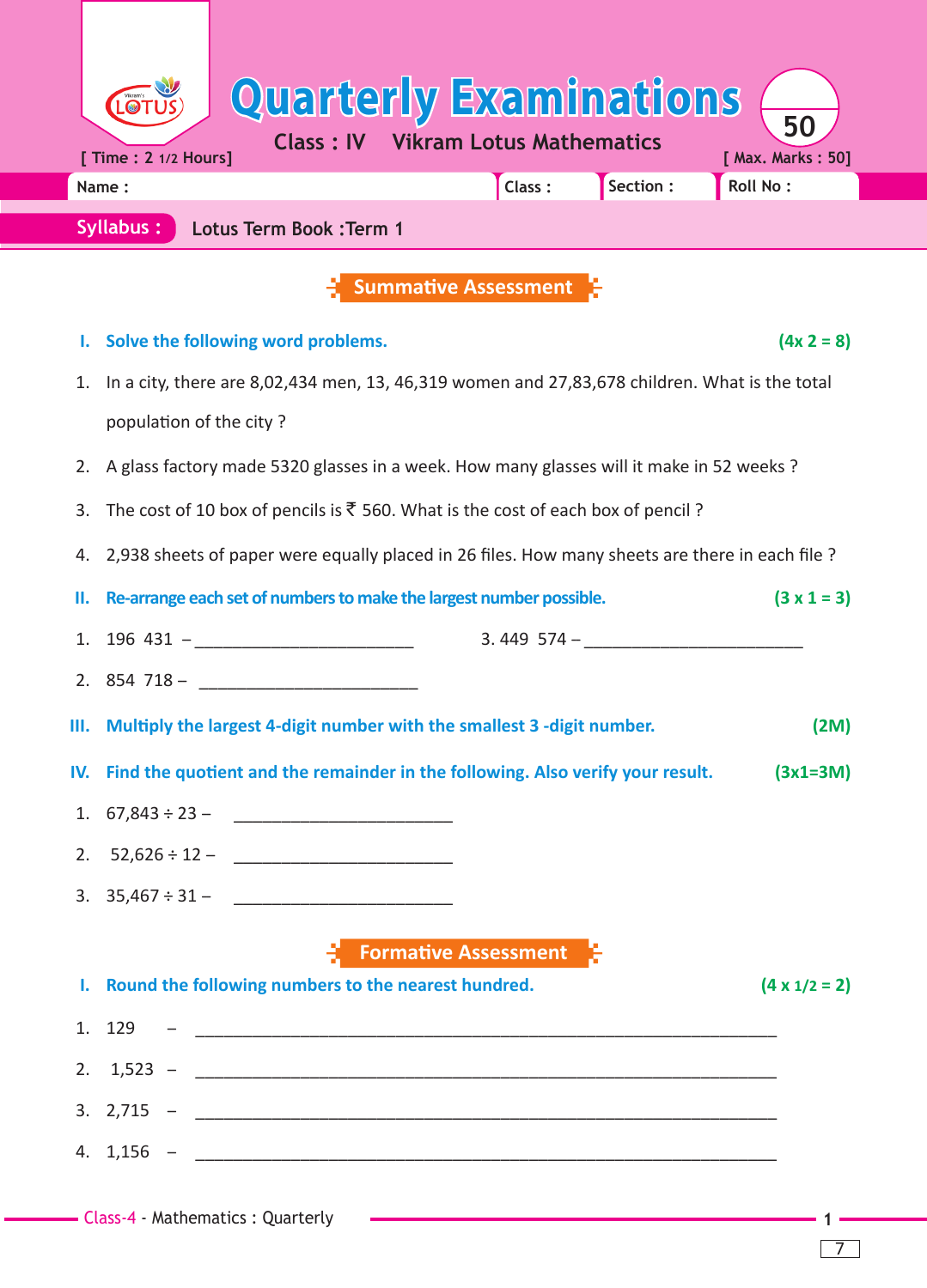## **II. Write the first 5 multiples for the numbers given below. (5M)**

| 1.  |                | $\overline{2}$                |               | $\overline{2}$                  | $\overline{4}$                                                                                                                                                                                                                                                                                                                                                                                                                                         |    | 6            |                  | 8              | 10 |  |
|-----|----------------|-------------------------------|---------------|---------------------------------|--------------------------------------------------------------------------------------------------------------------------------------------------------------------------------------------------------------------------------------------------------------------------------------------------------------------------------------------------------------------------------------------------------------------------------------------------------|----|--------------|------------------|----------------|----|--|
| 2.  |                | 3                             |               |                                 |                                                                                                                                                                                                                                                                                                                                                                                                                                                        |    |              |                  |                |    |  |
| 3.  |                | 5                             |               |                                 |                                                                                                                                                                                                                                                                                                                                                                                                                                                        |    |              |                  |                |    |  |
| 4.  |                | 6                             |               |                                 |                                                                                                                                                                                                                                                                                                                                                                                                                                                        |    |              |                  |                |    |  |
| 5.  |                | 9                             |               |                                 |                                                                                                                                                                                                                                                                                                                                                                                                                                                        |    |              |                  |                |    |  |
| 6.  |                | 10                            |               |                                 |                                                                                                                                                                                                                                                                                                                                                                                                                                                        |    |              |                  |                |    |  |
| 7.  |                | 12                            |               |                                 |                                                                                                                                                                                                                                                                                                                                                                                                                                                        |    |              |                  |                |    |  |
| 8.  |                | 15                            |               |                                 |                                                                                                                                                                                                                                                                                                                                                                                                                                                        |    |              |                  |                |    |  |
| 9.  |                | 17                            |               |                                 |                                                                                                                                                                                                                                                                                                                                                                                                                                                        |    |              |                  |                |    |  |
| 10. |                | 20                            |               |                                 |                                                                                                                                                                                                                                                                                                                                                                                                                                                        |    |              |                  |                |    |  |
|     |                |                               |               |                                 | 1. Twenty thousand and three hundred = $\frac{1}{2}$ = $\frac{1}{2}$ = $\frac{1}{2}$ = $\frac{1}{2}$ = $\frac{1}{2}$ = $\frac{1}{2}$ = $\frac{1}{2}$ = $\frac{1}{2}$ = $\frac{1}{2}$ = $\frac{1}{2}$ = $\frac{1}{2}$ = $\frac{1}{2}$ = $\frac{1}{2}$ = $\frac{1}{2}$ = $\frac{1}{2}$ = $\$<br>2. Seventy - eight thousand, six hundred and seventeen = _______________________<br>3. Sixty - six thousand, six hundred and sixty - six = $\frac{1}{2}$ |    |              |                  |                |    |  |
|     |                |                               |               |                                 | IV. Arrange the following numbers in columns and add.                                                                                                                                                                                                                                                                                                                                                                                                  |    |              |                  |                |    |  |
|     |                |                               |               | 1. $50,021 + 11,232 + 24,340$   |                                                                                                                                                                                                                                                                                                                                                                                                                                                        |    |              |                  |                |    |  |
|     |                |                               |               | 2. $84,754 + 85,410 + 79,924$   |                                                                                                                                                                                                                                                                                                                                                                                                                                                        |    |              |                  |                |    |  |
|     |                |                               |               | 3. $33, 327 + 55, 397 + 40,443$ |                                                                                                                                                                                                                                                                                                                                                                                                                                                        |    |              |                  |                |    |  |
| V.  |                |                               |               |                                 | Find the product of the following.                                                                                                                                                                                                                                                                                                                                                                                                                     |    |              |                  |                |    |  |
| 1.  | Th             | $H_{\rm}$                     | $\tau$        | $\boldsymbol{O}$                |                                                                                                                                                                                                                                                                                                                                                                                                                                                        | 2. | <b>Th</b>    | $\boldsymbol{H}$ | $\tau$         | O  |  |
|     | $\overline{2}$ | $\ensuremath{\mathnormal{1}}$ | $\mathfrak g$ | $\mathfrak{Z}$                  |                                                                                                                                                                                                                                                                                                                                                                                                                                                        |    | $\mathbf{1}$ | 9                | $\overline{4}$ | 6  |  |
|     |                |                               |               |                                 |                                                                                                                                                                                                                                                                                                                                                                                                                                                        |    |              |                  |                |    |  |

8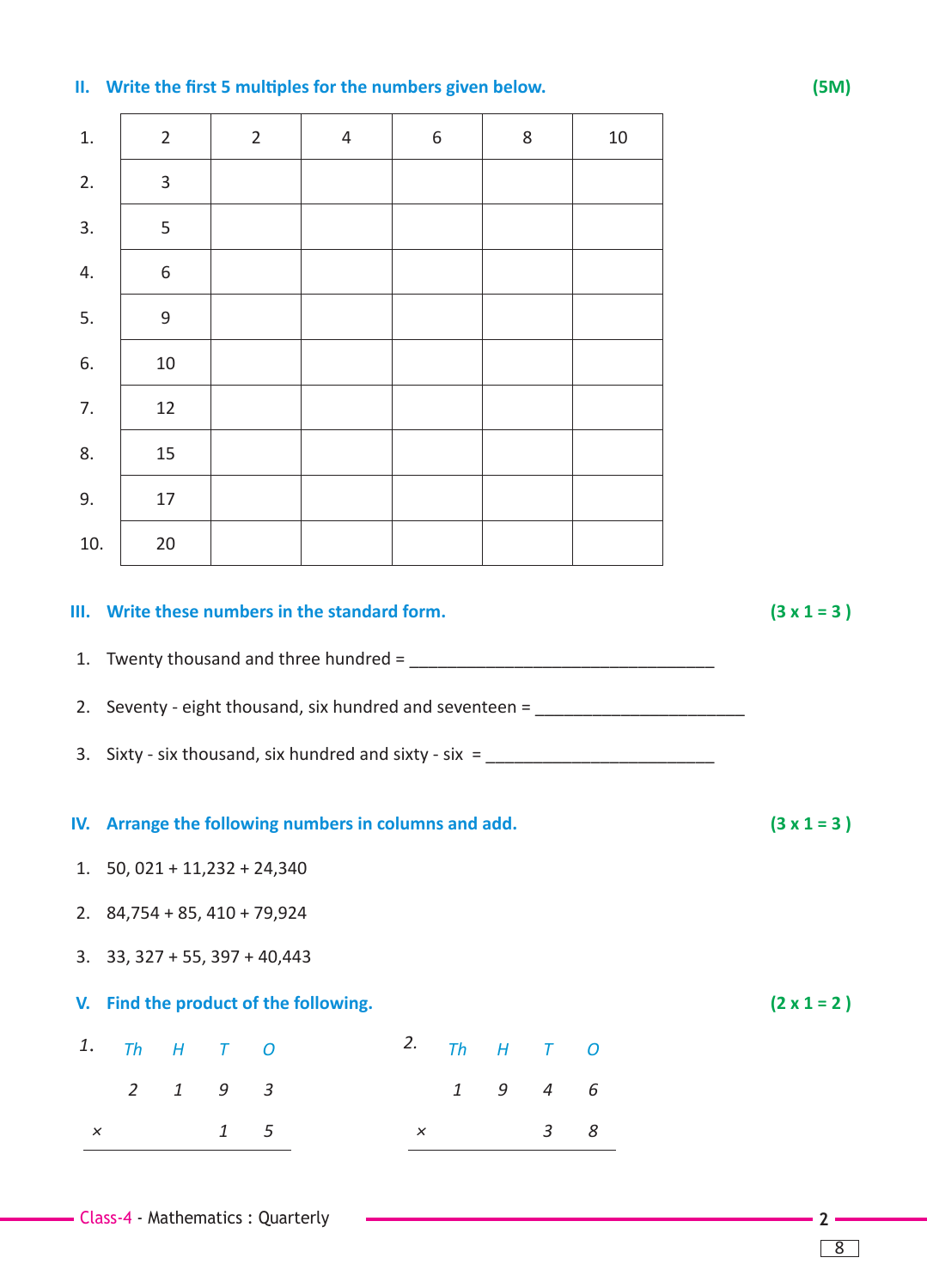|     | VI. Insert commas according to the Indian place value chart in the following numbers. $(5 \times 1 = 5)$ |                      |
|-----|----------------------------------------------------------------------------------------------------------|----------------------|
|     | 1. 95783                                                                                                 |                      |
|     | 2. 239876                                                                                                |                      |
|     | $3.4152609 -$                                                                                            |                      |
|     |                                                                                                          |                      |
|     | 5. 5690                                                                                                  |                      |
|     | VII. Arrange the following numbers in descending order.                                                  | $(3 \times 1 = 3)$   |
|     | 1. 23,586; 43, 568; 63,538; 13,500                                                                       |                      |
|     | 2. 67,098;67,198; 67,243;67,169;67,567                                                                   |                      |
|     | 3. 1,45,705; 1,32,098; 1,29,000; 1,32,189; 1,28,717                                                      |                      |
|     | VIII. Find the successor of the following numbers.                                                       | $(3 \times 1 = 3)$   |
|     |                                                                                                          |                      |
|     |                                                                                                          |                      |
|     |                                                                                                          |                      |
|     |                                                                                                          |                      |
|     | IX. Convert the following to Roman Numerals.                                                             | $(4 \times 1 = 4)$   |
| 1.4 |                                                                                                          |                      |
| 2.5 | <u> 1980 - Andrea Barbara, poeta esperanto-poeta esp</u>                                                 |                      |
|     | 3. 30                                                                                                    |                      |
|     | 4. 81                                                                                                    |                      |
|     | X. Fill in the blanks using properties of multiplication.                                                | $(4 \times 1/2 = 2)$ |
|     |                                                                                                          |                      |
|     |                                                                                                          |                      |
|     |                                                                                                          |                      |
|     |                                                                                                          |                      |
|     |                                                                                                          |                      |